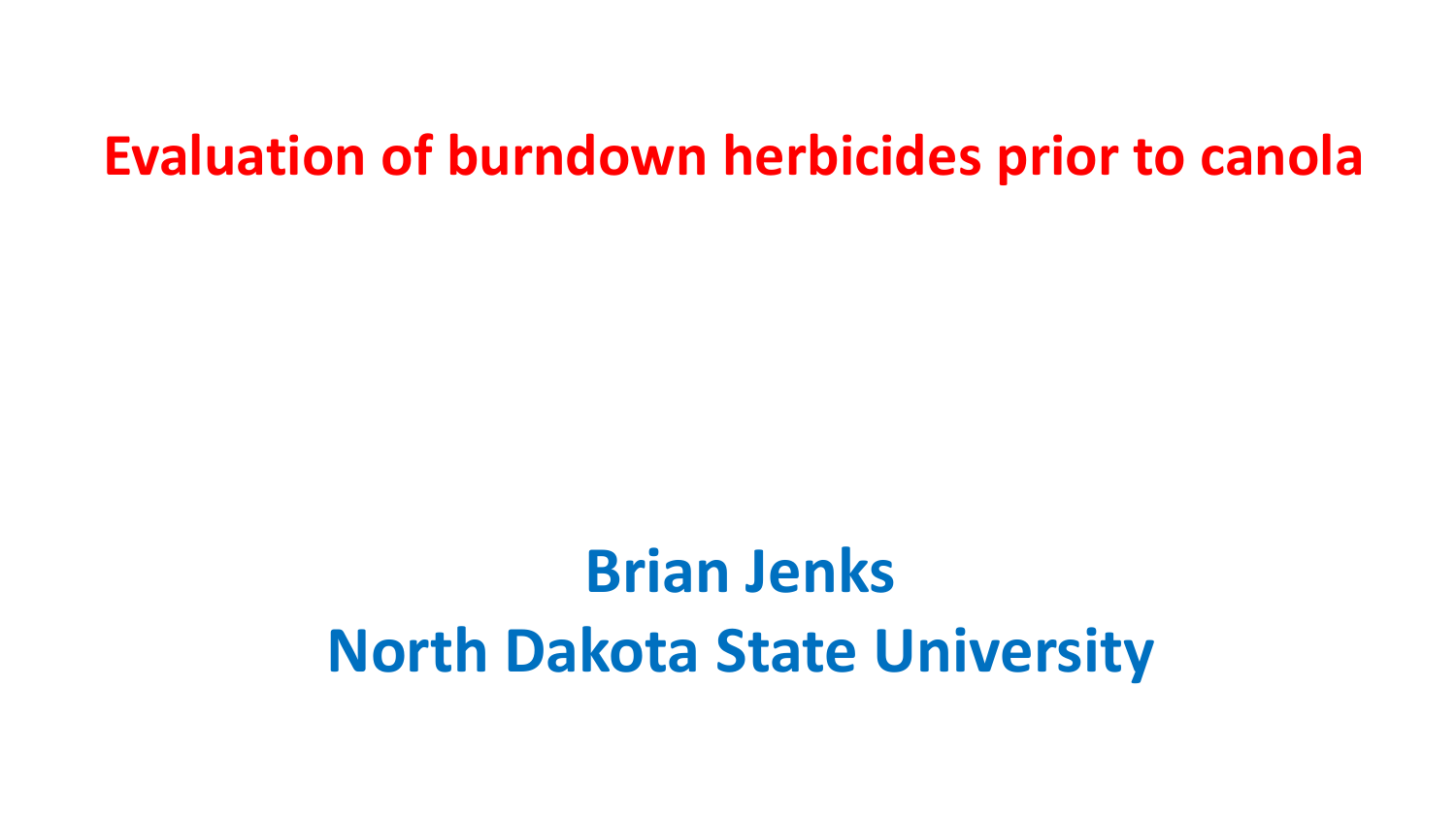## **Evaluation of burndown herbicides prior to canola**

- **Current herbicide use in canola in a no-till system:**
	- **Roundup burndown**
	- **Roundup POST in RR canola**
	- **Liberty POST in LL canola**
	- **Applied 1 or 2 times POST**
	- **Roundup and Liberty can also be applied as a burndown**
- **This frequent use can lead to weed resistance, especially in a tight canola rotation.**
- **Glyphosate-resistant kochia and horseweed are more common now.**
- **Liberty is more effective in a warm, sunny, humid conditions.**
- **Would be helpful to have a burndown herbicide with different mode of action.**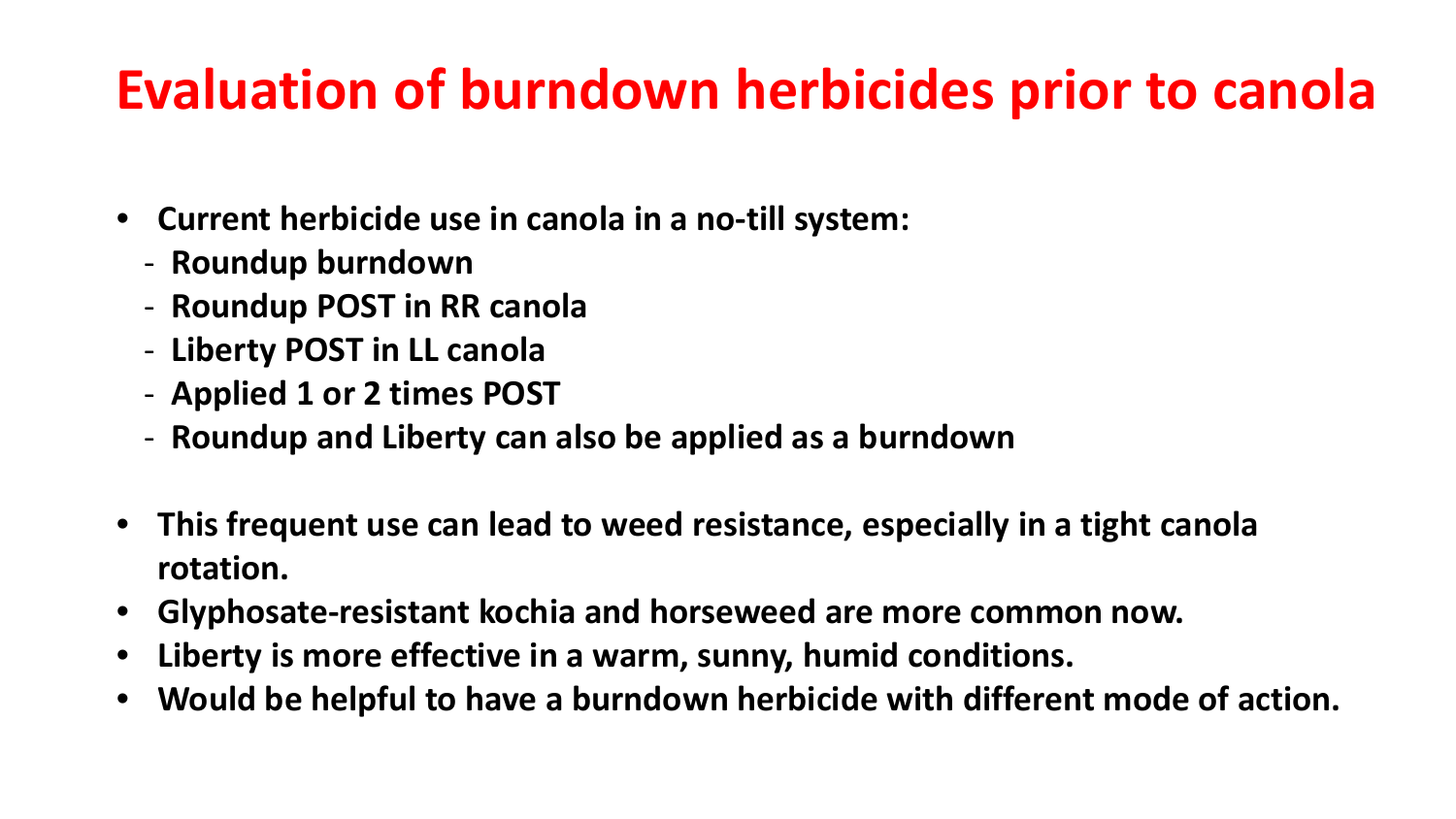- **Aim**
	- **Can be applied PP/PRE in canola**
	- **Limited weed spectrum**
	- **Must be applied to very small weeds**

- **Two products used as burndown herbicides in other crops:**
	- **Reviton (Helm Agro)**
	- **Elevore (Corteva) (labeled for POST use in winter rapeseed in Europe, but spring canola does not have sufficient tolerance)**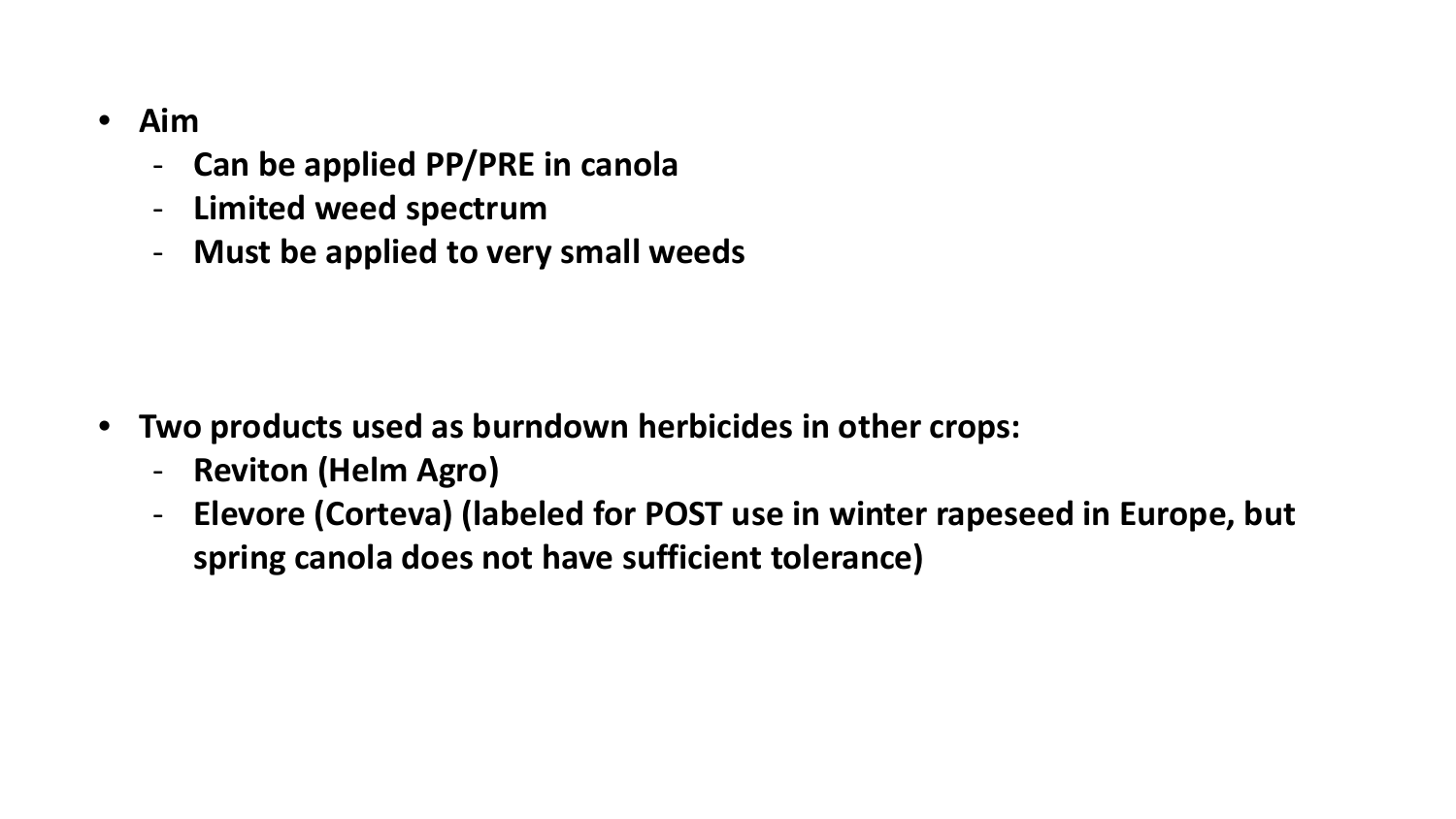**TIAFENACIL GROUP 14 HERBICIDE** 

## **Reviton**

- **Helm Agro**
- **Group 14 PPO Inhibitor**
- **Common name: Tiafenacil**
- **Has less residual than Sharpen**
- **"Reviton has no preemergence activity"**

#### A nonselective burndown herbicide with the active ingredient TERGEO™

**REVITON** 

HEL

\*methyl N-[2-[[2-chloro-5-[3,6-dihydro-3-methyl-2,6-dioxo-4-(trifluoromethyl)-1(2H)pyrimidinyl]-4-fluorophenyl]thio]-1-oxopropyl]-β-alaninate

Reviton is formulated as a suspension concentrate (SC) and contains 2.83 pounds of active ingredient per gallon of formulated product (339 grams per liter). EPA Reg. No. 71512-37-74530

- **Currently has a 14-day planting interval to soybean, but will be changed to 0-day in the future.**
- **0-day planting interval for corn and wheat; 30-60 days for sugarbeet**
- **4-6 months for other crops**
- **2024 before labeled for other crops**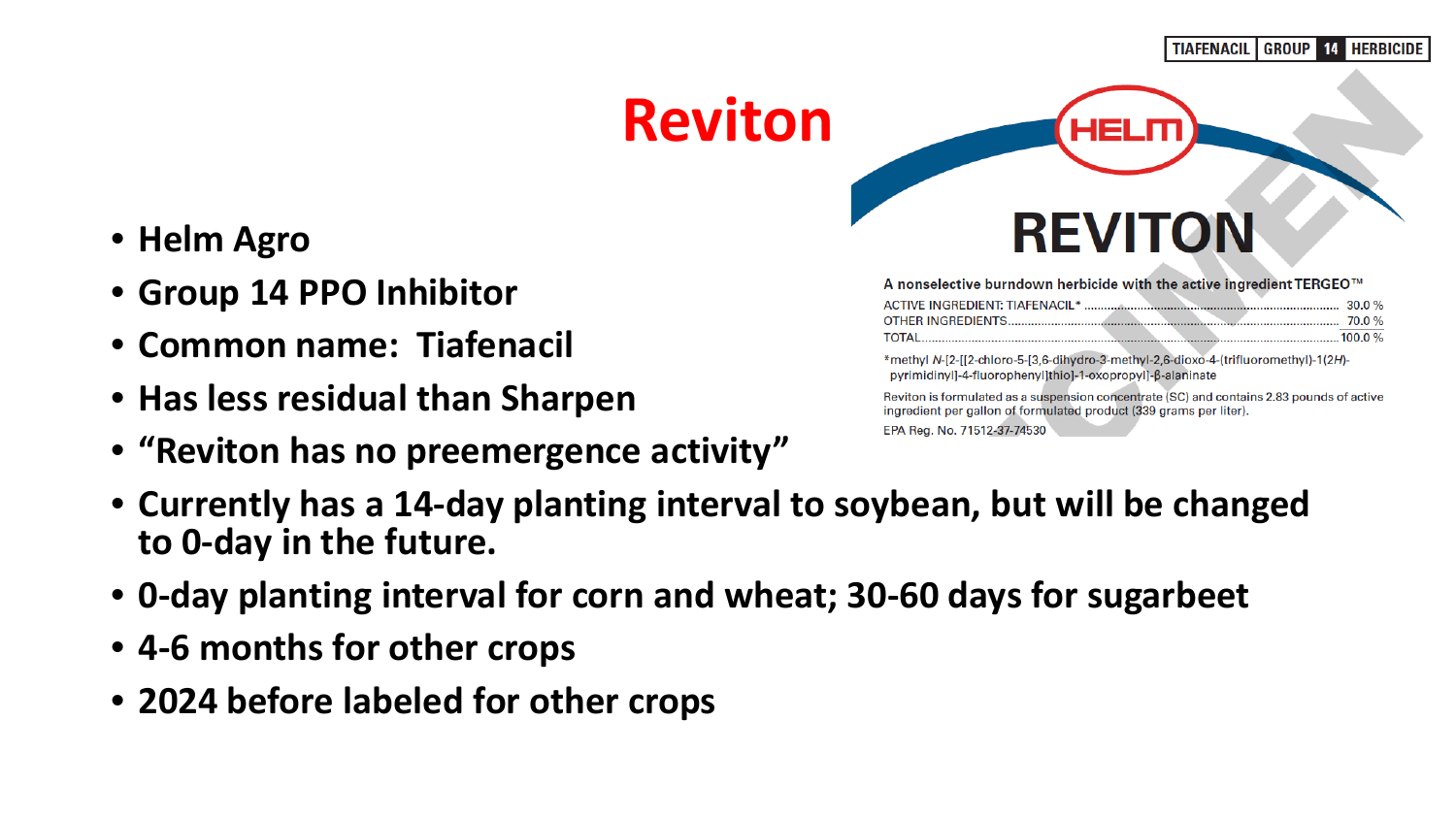## **Reviton label**

#### **PRODUCT INFORMATION Weed Efficacy Information:**

**Postemergence Activity.** Reviton is a nonselective contact (burndown) herbicide used to control or suppress a broad spectrum of emerged broadleaf and grass weeds. Reviton has excellent burndown activity on most young (generally less than 5 inches tall) annual weeds and suppresses the growth of perennial weeds by desiccating green foliage.

- Reviton must be applied with an adjuvant for optimum burndown activity (refer to adjuvant section for details).
- It is essential to obtain complete coverage of target weeds for adequate weed control. Inadequate coverage of target weeds, improper application technique, and/or application to mature, large (taller than 5 inches), stressed, or mown weeds will usually result in unacceptable weed control.
- Burndown activity may be slowed or reduced under cloudy and/or foggy or cooler weather conditions, or when weeds are growing under drought or other stress conditions.

**Preemergence Activity.** Reviton rapidly degrades following application and as a result, Reviton has no preemergence activity.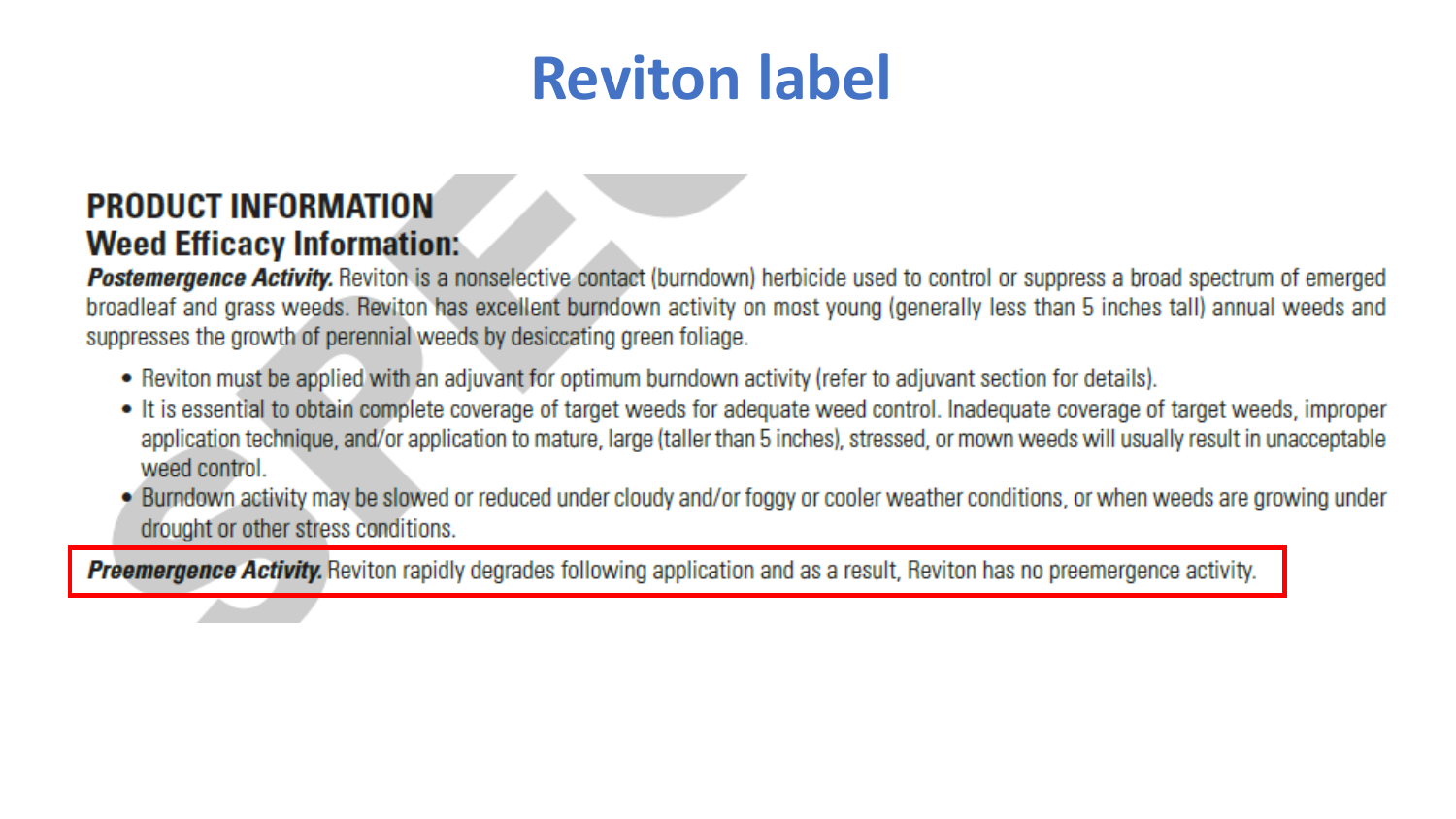## **Reviton**

- **"Used to control or suppress a broad spectrum of emerged broadleaf and grass weeds"**
- **Has grass activity, good on wild oat**
- **Not as good on horseweed compared to Sharpen**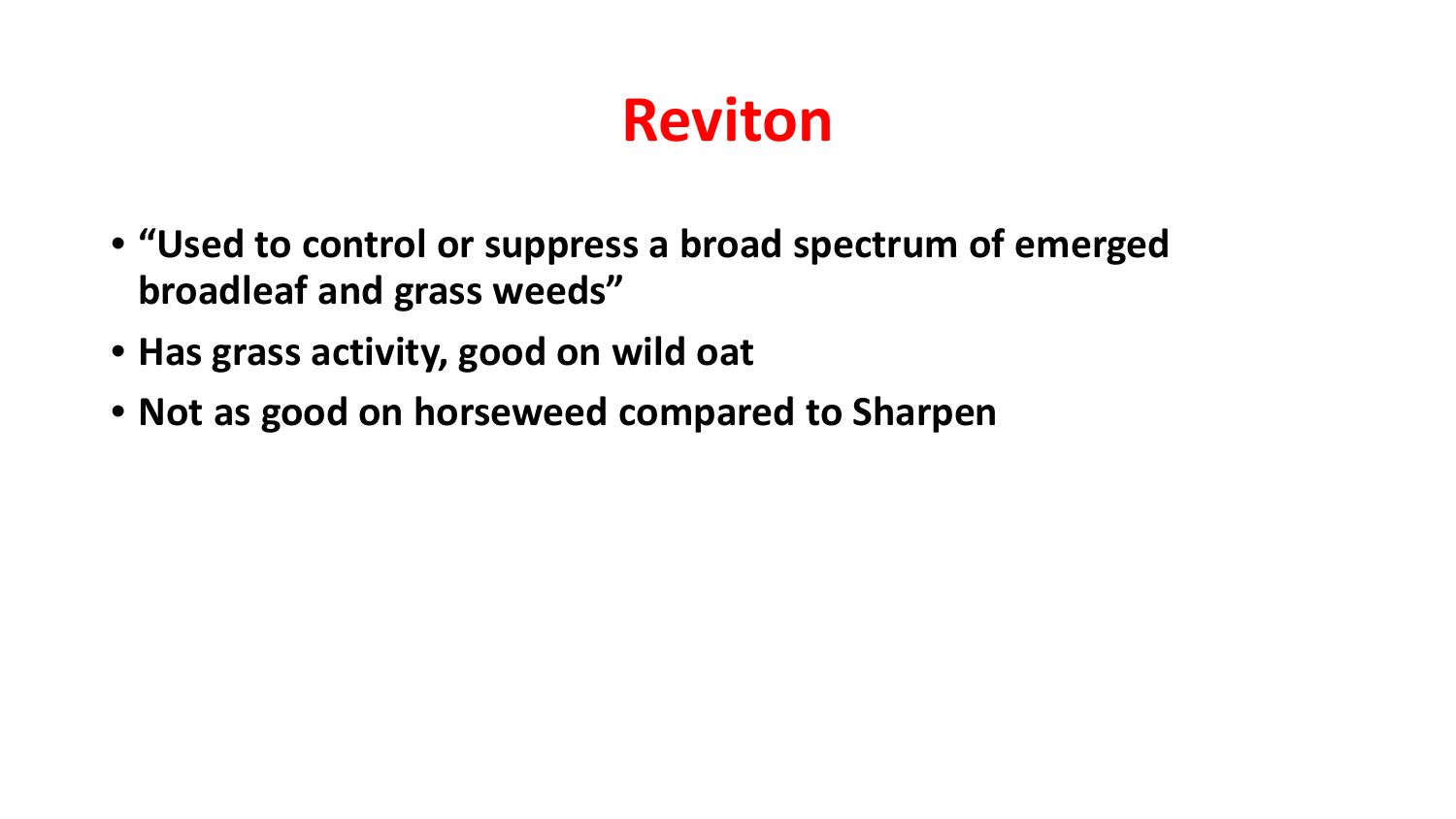#### **Elevore herbicide:**

- Contains Halauxifen (Group 4)
- Preplant burndown
- 14 day preplant interval to canola
- Control: Horseweed, lambsquarters, pigweed, vol flax, ragweed, others
- Suppress: **Kochia**, wild buckwheat, mustards, sunflower, p. lettuce, others

### **Specimen Label**

**GROUP HALAUXIFEN-METHYL HERBICIDE** 





Arylex<sup>"</sup>active

**HERBICIDE** 

®™Trademarks of Dow AgroSciences, DuPont or Pioneer and their affiliated companies or respective owners

For pre-plant burndown control of annual broadleaf weeds.

**Active Ingredient:** 

halauxifen-methyl: 2-pyridinecarboxylic acid, 4-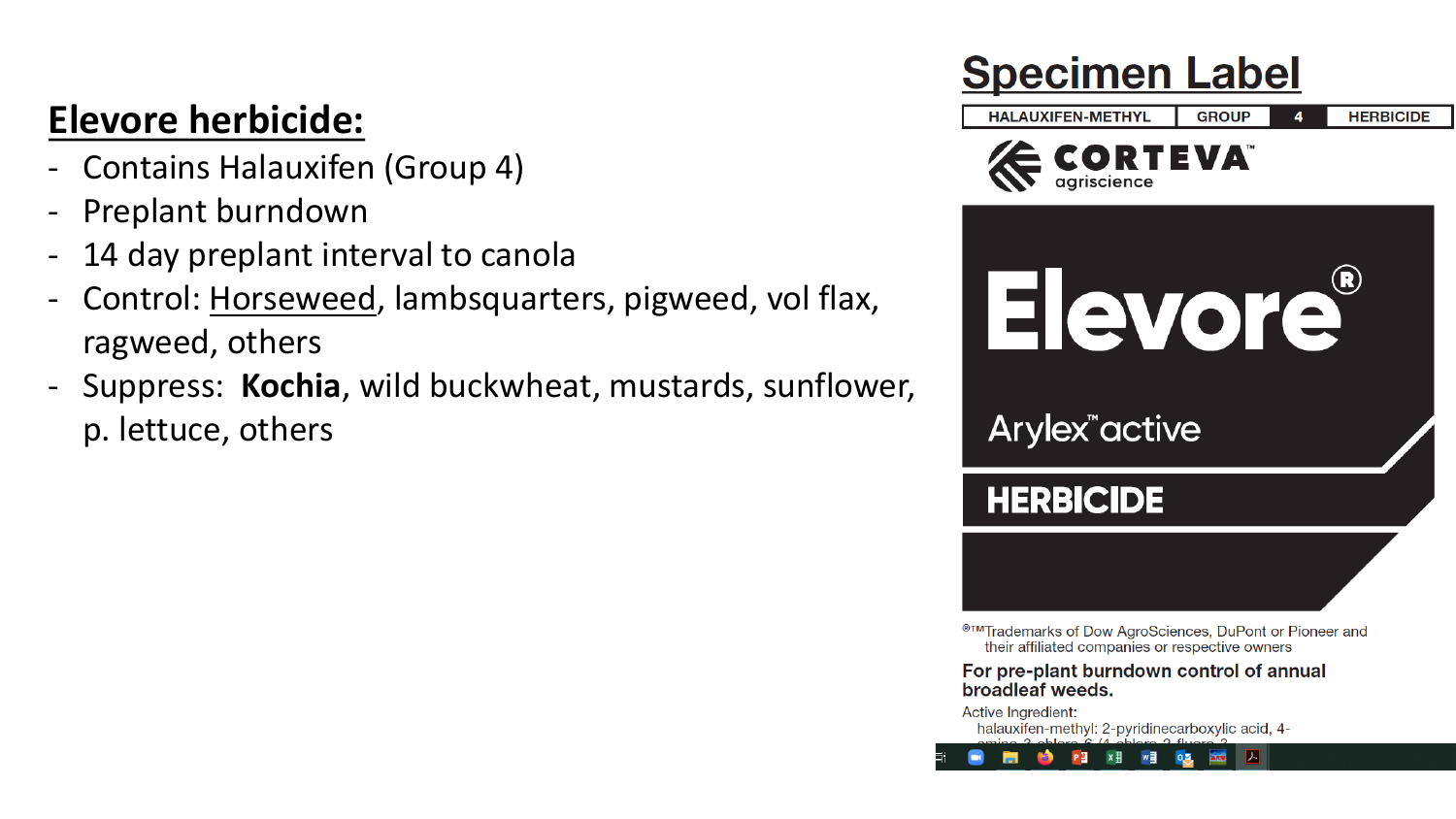## **Project objectives**

- **1. Evaluate canola tolerance to Reviton and Elevore applied preplant or preemergence.**
- **2. Evaluate burndown weed control with Reviton and Elevore compared to Roundup and Liberty.**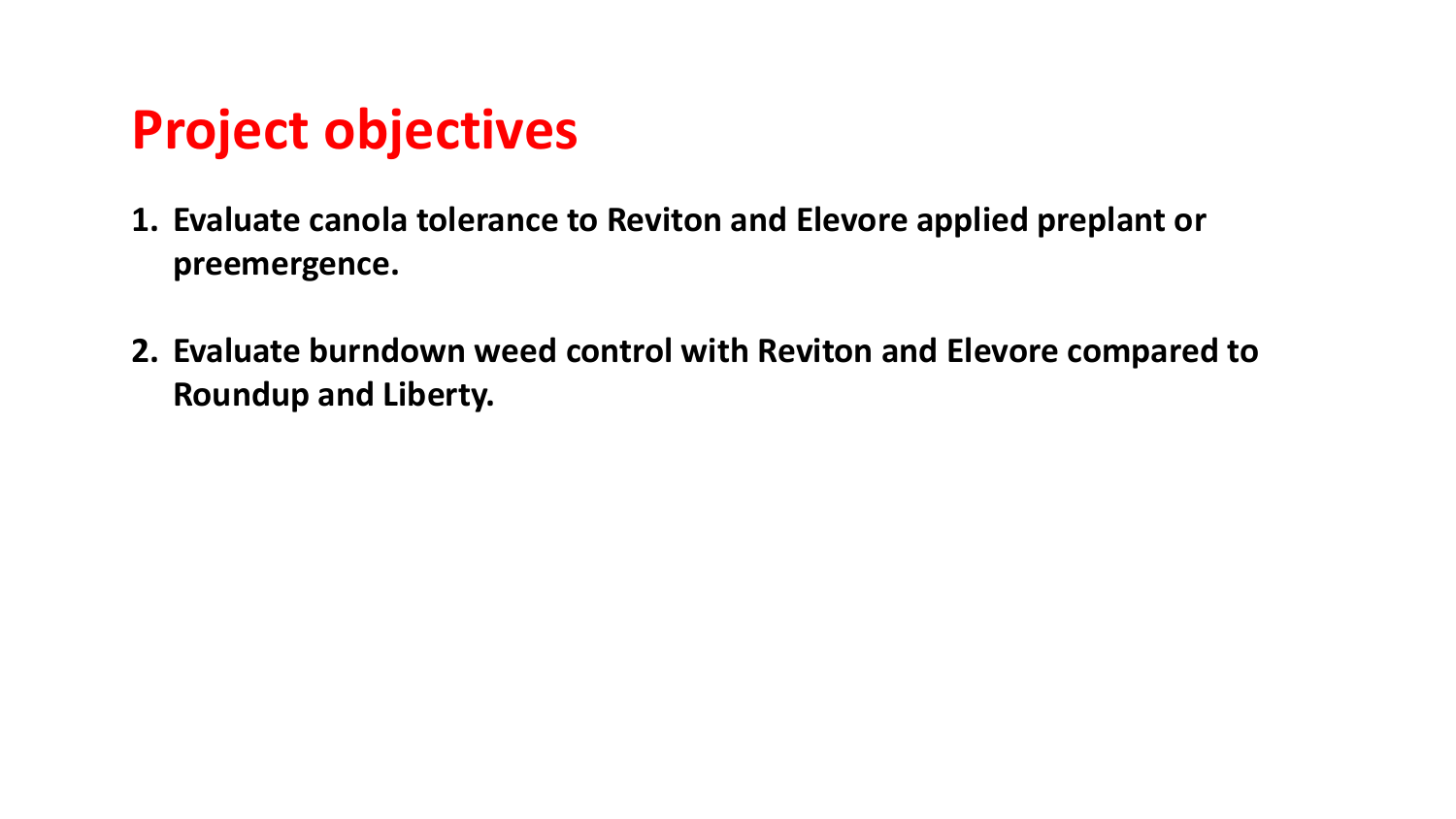#### **Canola tolerance to PP and PRE herbicides (2021)**

|                   |                  | <b>PP canola</b> | <b>PRE canola</b>                                                                                | <b>DAP</b> | Rain         |
|-------------------|------------------|------------------|--------------------------------------------------------------------------------------------------|------------|--------------|
|                   |                  | density          | density                                                                                          | 5          | 0.07         |
| <b>Treatmenta</b> | Rate             | 3 WAP            | 3 WAP                                                                                            | 7          | 0.23         |
|                   | (fI oz)          | m of row         | m of row                                                                                         | 15<br>18   | 0.35<br>0.47 |
| Roundup           | 32 <sub>2</sub>  | 6.5              | 6.5                                                                                              |            |              |
| <b>Reviton</b>    |                  | 2.5              | 5.3                                                                                              |            |              |
| <b>Reviton</b>    | $\overline{2}$   | 1.3              | 4.6                                                                                              |            |              |
| <b>Reviton</b>    | $\boldsymbol{4}$ | 0.7              | 3.1                                                                                              |            |              |
|                   |                  |                  |                                                                                                  |            |              |
|                   |                  |                  |                                                                                                  |            |              |
| LSD(0.05)         |                  | 1.7              | 1.7                                                                                              |            |              |
|                   |                  |                  | <sup>a</sup> Reviton applied with AMS + MSO (8.5 lb/100 gal + 1%). Elevore applied with MSO (1%) |            |              |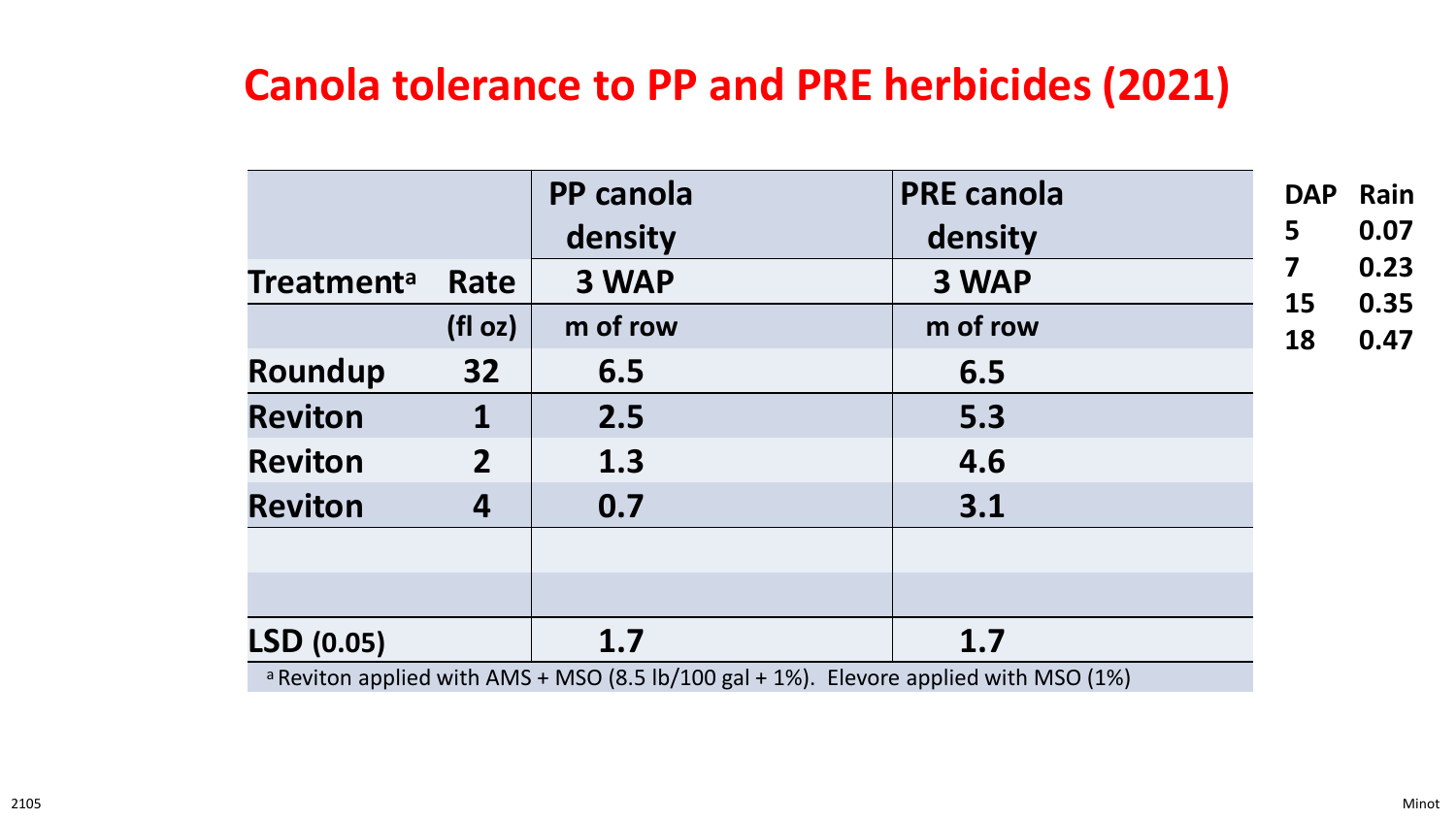### **Canola tolerance to preplant herbicides (2021)**

|                                                                                                  |                 | <b>PP</b> canola<br>density | <b>PP</b> visual<br>injury | <b>PRE canola</b><br>density | <b>PRE visual</b><br>injury |
|--------------------------------------------------------------------------------------------------|-----------------|-----------------------------|----------------------------|------------------------------|-----------------------------|
| <b>Treatmenta</b>                                                                                | Rate            | 3 WAP                       | 6 WAP                      | 3 WAP                        | 6 WAP                       |
|                                                                                                  | (fI oz)         | m of row                    | %                          | m of row                     | %                           |
| Roundup                                                                                          | 32 <sub>2</sub> | 6.5                         | 0                          | 6.5                          | $\boldsymbol{0}$            |
| <b>Reviton</b>                                                                                   | 1               | 2.5                         | 60                         | 5.3                          | 20                          |
| <b>Reviton</b>                                                                                   | $\overline{2}$  | 1.3                         | 78                         | 4.6                          | 42                          |
| <b>Reviton</b>                                                                                   | 4               | 0.7                         | 95                         | 3.1                          | 47                          |
|                                                                                                  |                 |                             |                            |                              |                             |
| <b>LSD</b> (0.05)                                                                                |                 | 1.7                         | 9.7                        | 1.7                          | 9.7                         |
| <sup>a</sup> Reviton applied with AMS + MSO (8.5 lb/100 gal + 1%). Elevore applied with MSO (1%) |                 |                             |                            |                              |                             |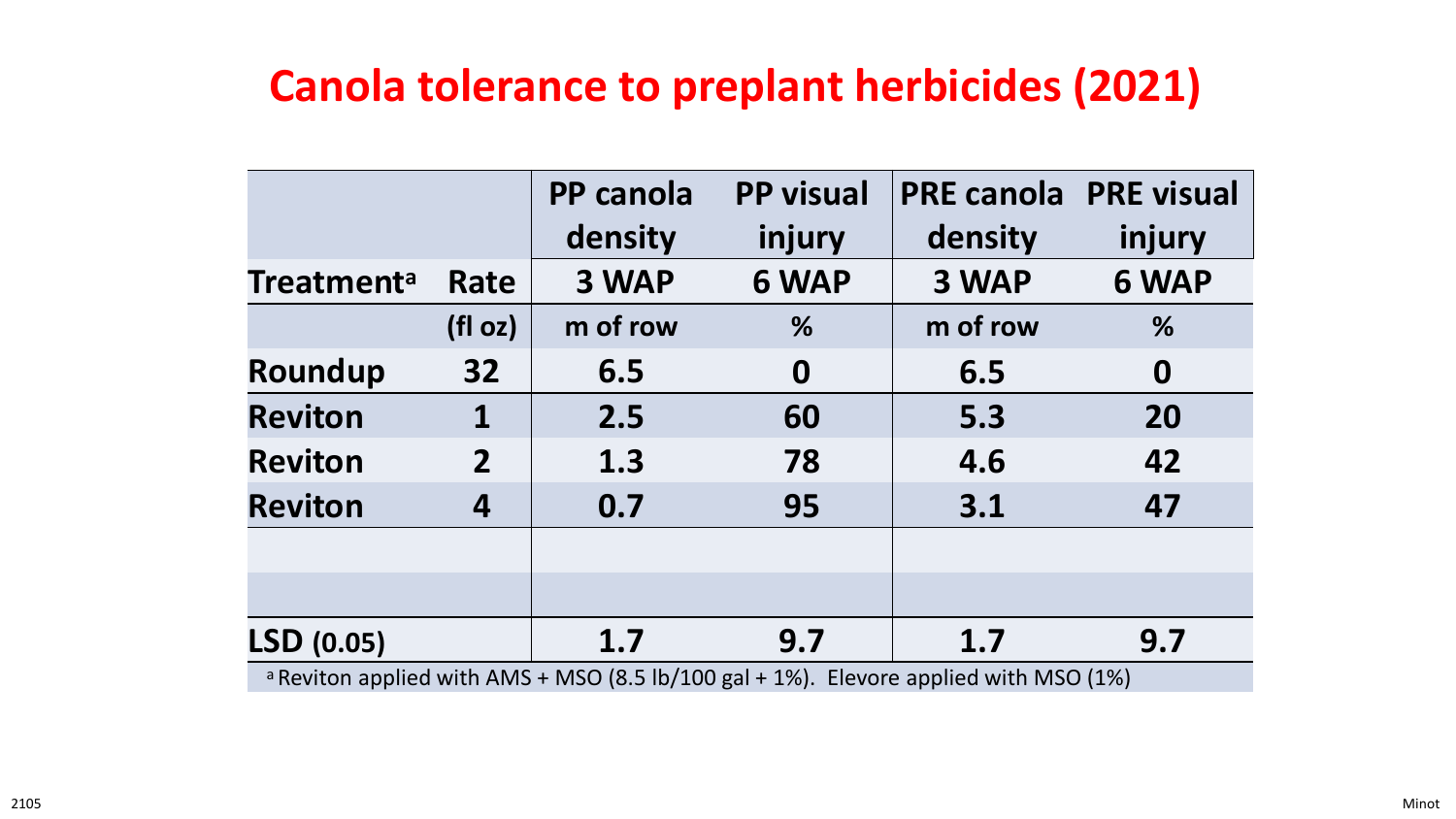### **Canola tolerance to preplant herbicides (2021)**

|                                                                                                  |                | <b>PP</b> canola<br>density | <b>PP visual</b><br>injury | <b>PRE canola</b><br>density | <b>PRE visual</b><br>injury |
|--------------------------------------------------------------------------------------------------|----------------|-----------------------------|----------------------------|------------------------------|-----------------------------|
| <b>Treatmenta</b>                                                                                | Rate           | 3 WAP                       | 6 WAP                      | 3 WAP                        | 6 WAP                       |
|                                                                                                  | (fI oz)        | m of row                    | %                          | m of row                     | %                           |
| Roundup                                                                                          | 32             | 6.5                         | 0                          | 6.5                          | $\boldsymbol{0}$            |
| <b>Reviton</b>                                                                                   | 1              | 2.5                         | 60                         | 5.3                          | 20                          |
| <b>Reviton</b>                                                                                   | $\overline{2}$ | 1.3                         | 78                         | 4.6                          | 42                          |
| <b>Reviton</b>                                                                                   | 4              | 0.7                         | 95                         | 3.1                          | 47                          |
| <b>Elevore</b>                                                                                   |                | 4.9                         | <b>11</b>                  | 5.1                          | 10                          |
| <b>Elevore</b>                                                                                   | $\mathbf 2$    | 5.1                         | 13                         | 5.1                          | 13                          |
| LSD (0.05)                                                                                       |                | 1.7                         | 9.7                        | 1.7                          | 9.7                         |
| <sup>a</sup> Reviton applied with AMS + MSO (8.5 lb/100 gal + 1%). Elevore applied with MSO (1%) |                |                             |                            |                              |                             |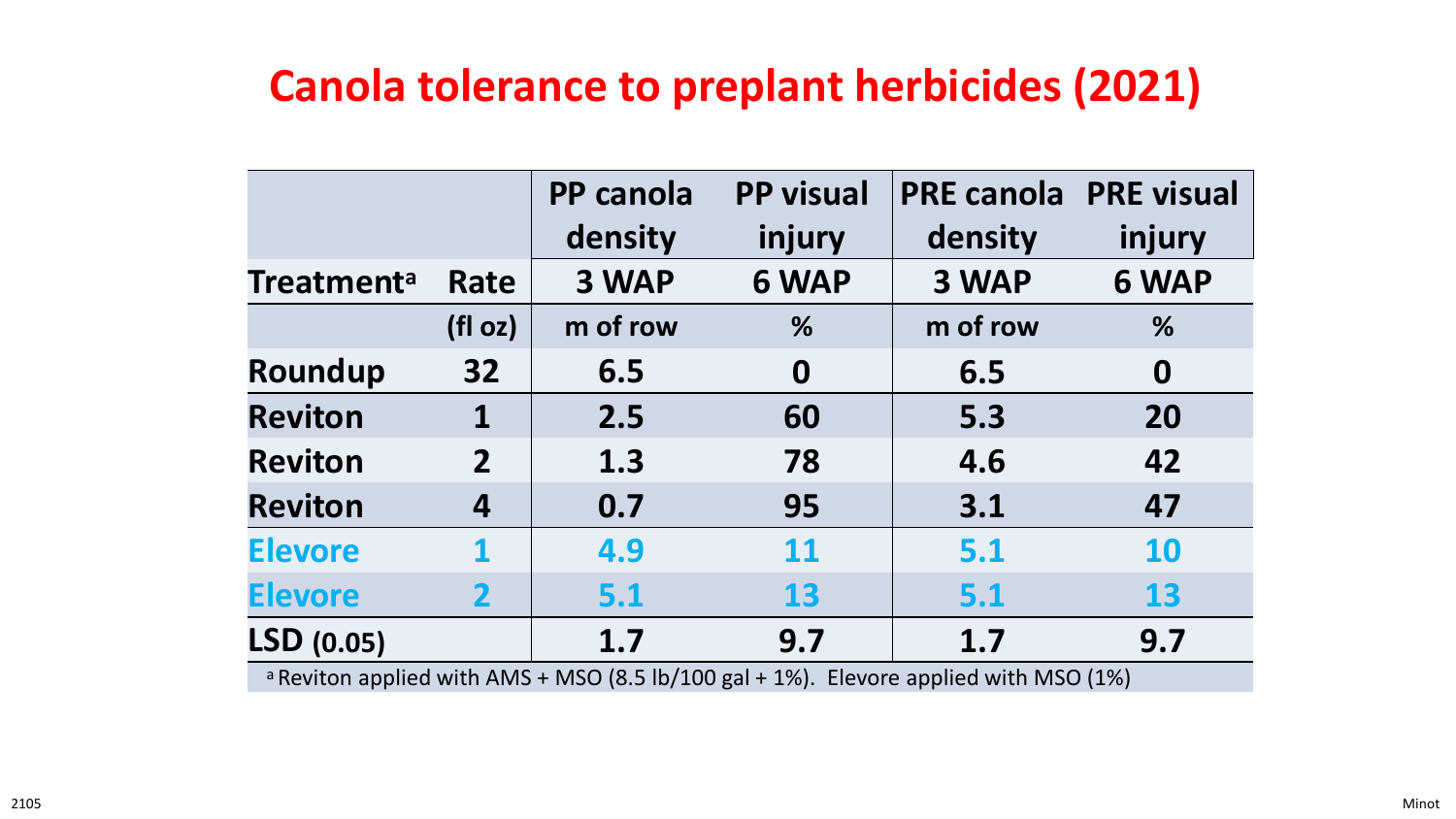#### **Kochia control with Reviton, Elevore, and Rup (2021)**

|                      |                 | Kochia control   |        |  |
|----------------------|-----------------|------------------|--------|--|
| <b>Treatmenta</b>    | Rate            | Jun 3            |        |  |
|                      | (fI oz)         |                  | $-$ %- |  |
| <b>Untreated</b>     |                 | $\boldsymbol{0}$ |        |  |
| <b>Roundup PM</b>    | 32 <sub>2</sub> | 67               |        |  |
| <b>Reviton</b>       | 1               | 45               |        |  |
| <b>Reviton + Rup</b> | $2 + 32$        | 76               |        |  |
| <b>Elevore</b>       |                 | 43               |        |  |
| <b>Elevore + Rup</b> | $1 + 32$        | 65               |        |  |
| Liberty              | 29              | 83               |        |  |
| LSD (0.05)           |                 | 7.2              |        |  |

<sup>a</sup> Reviton applied with AMS + MSO (8.5 lb/100 gal + 1%). Elevore applied with MSO (1%). Liberty applied with AMS (3 lb)

\*Applied May 27 to 0.5-2 inch kochia, 20-200 plants/ft2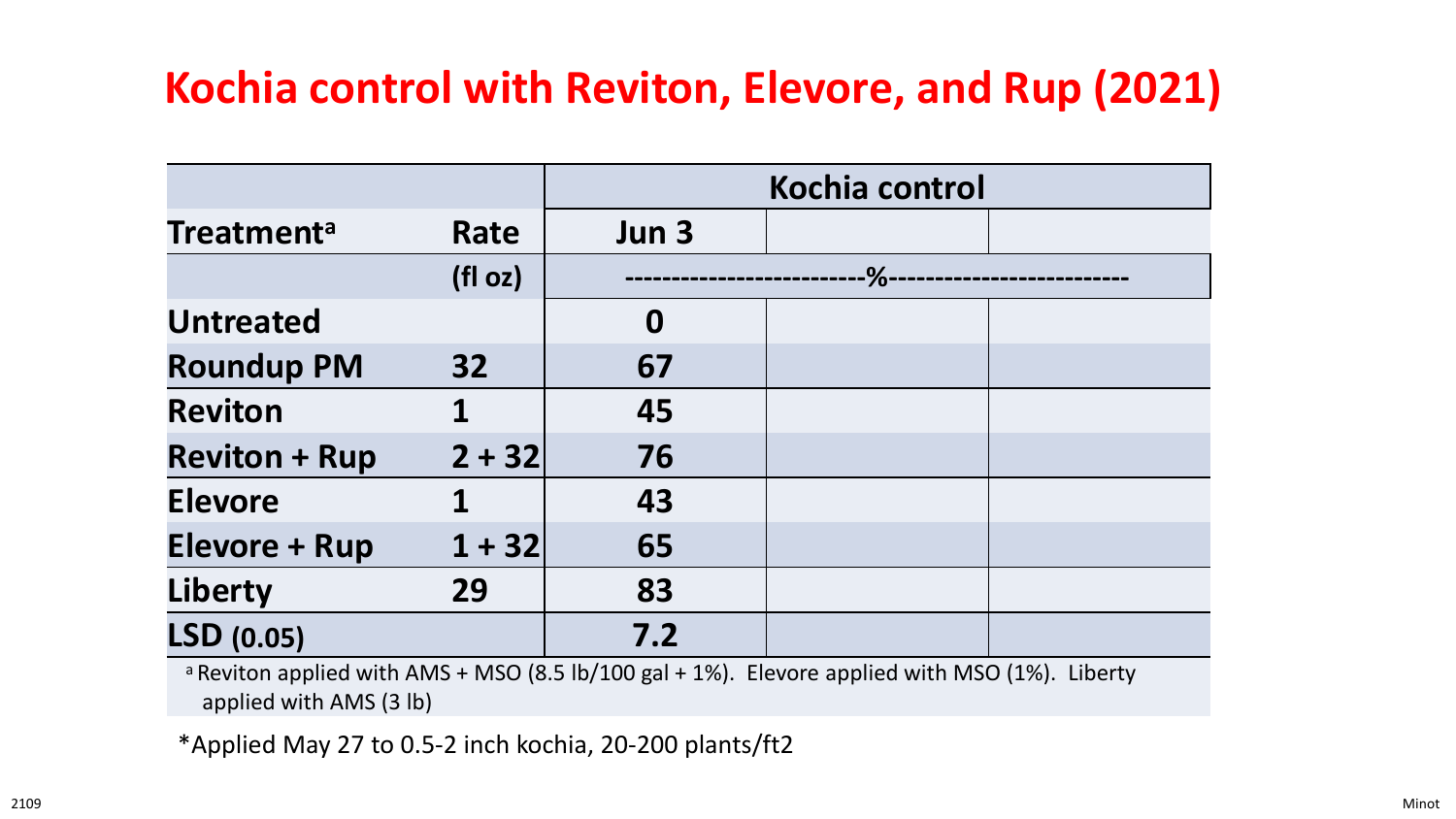#### **Kochia control with Reviton, Elevore, and Rup (2021)**

|                      |          | Kochia control   |                  |  |
|----------------------|----------|------------------|------------------|--|
| <b>Treatmenta</b>    | Rate     | Jun 3            | <b>Jun 10</b>    |  |
|                      | (fI oz)  | $-$ %-           |                  |  |
| <b>Untreated</b>     |          | $\boldsymbol{0}$ | $\boldsymbol{0}$ |  |
| <b>Roundup PM</b>    | 32       | 67               | 73               |  |
| <b>Reviton</b>       |          | 45               | 40               |  |
| <b>Reviton + Rup</b> | $2 + 32$ | 76               | 73               |  |
| <b>Elevore</b>       |          | 43               | 42               |  |
| <b>Elevore + Rup</b> | $1 + 32$ | 65               | 71               |  |
| <b>Liberty</b>       | 29       | 83               | 82               |  |
| LSD (0.05)           |          | 7.2              | 5.4              |  |

<sup>a</sup> Reviton applied with AMS + MSO (8.5 lb/100 gal + 1%). Elevore applied with MSO (1%). Liberty applied with AMS (3 lb)

\*Applied May 27 to 0.5-2 inch kochia, 20-200 plants/ft2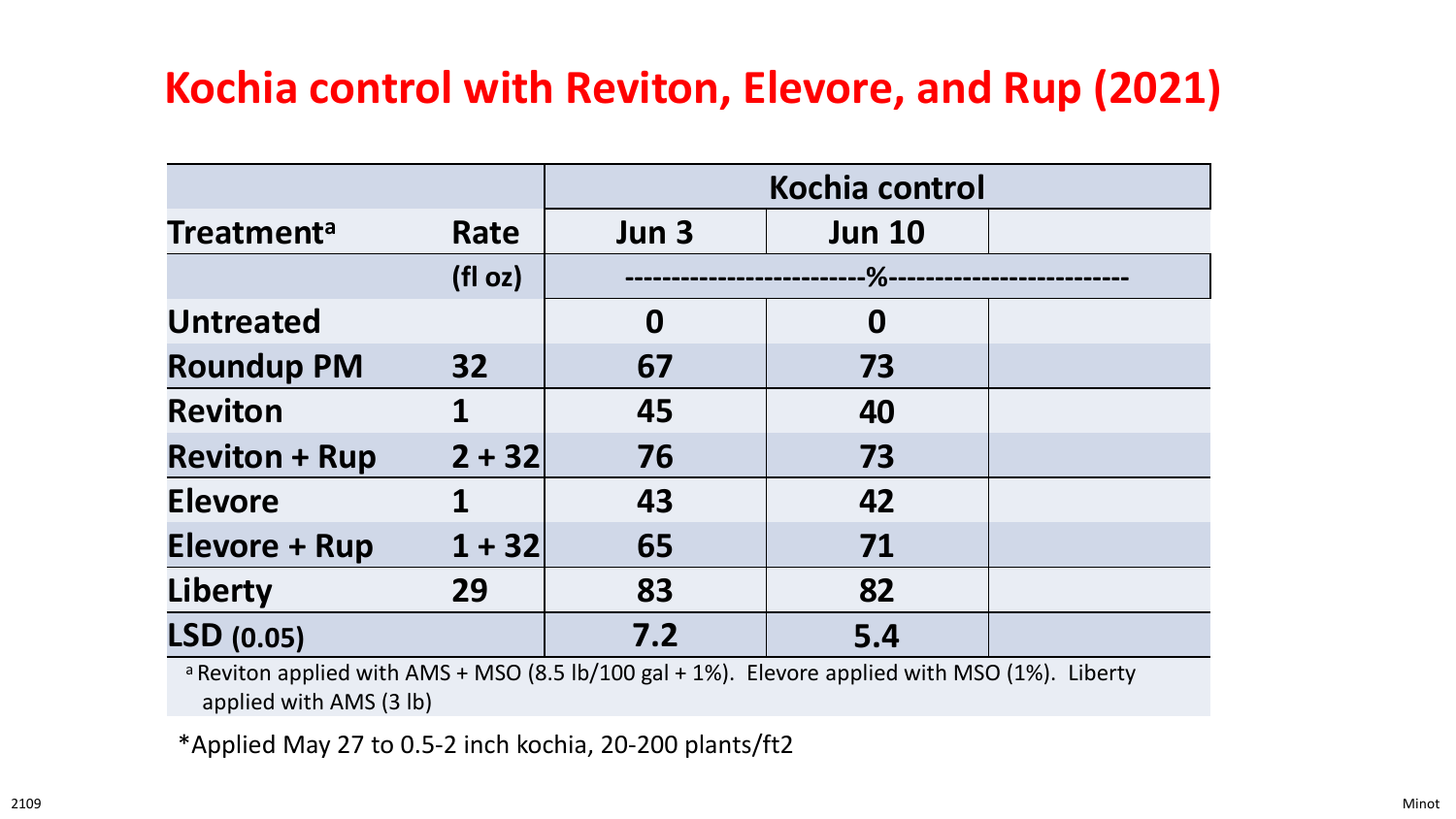#### **Kochia control with Reviton, Elevore, and Rup (2021)**

|                      |                 | Kochia control   |               |                  |  |
|----------------------|-----------------|------------------|---------------|------------------|--|
| <b>Treatmenta</b>    | Rate            | Jun 3            | <b>Jun 10</b> | Jul 2            |  |
|                      | (fI oz)         | $-$ %-           |               |                  |  |
| <b>Untreated</b>     |                 | $\boldsymbol{0}$ | 0             | $\boldsymbol{0}$ |  |
| <b>Roundup PM</b>    | 32 <sub>2</sub> | 67               | 73            | 25               |  |
| <b>Reviton</b>       | 1               | 45               | 40            | $\boldsymbol{0}$ |  |
| <b>Reviton + Rup</b> | $2 + 32$        | 76               | 73            | 22               |  |
| <b>Elevore</b>       |                 | 43               | 42            | 18               |  |
| <b>Elevore + Rup</b> | $1 + 32$        | 65               | 71            | 23               |  |
| <b>Liberty</b>       | 29              | 83               | 82            | 25               |  |
| LSD (0.05)           |                 | 7.2              | 5.4           | 7.0              |  |

<sup>a</sup> Reviton applied with AMS + MSO (8.5 lb/100 gal + 1%). Elevore applied with MSO (1%). Liberty applied with AMS (3 lb)

\*Applied May 27 to 0.5-2 inch kochia, 20-200 plants/ft2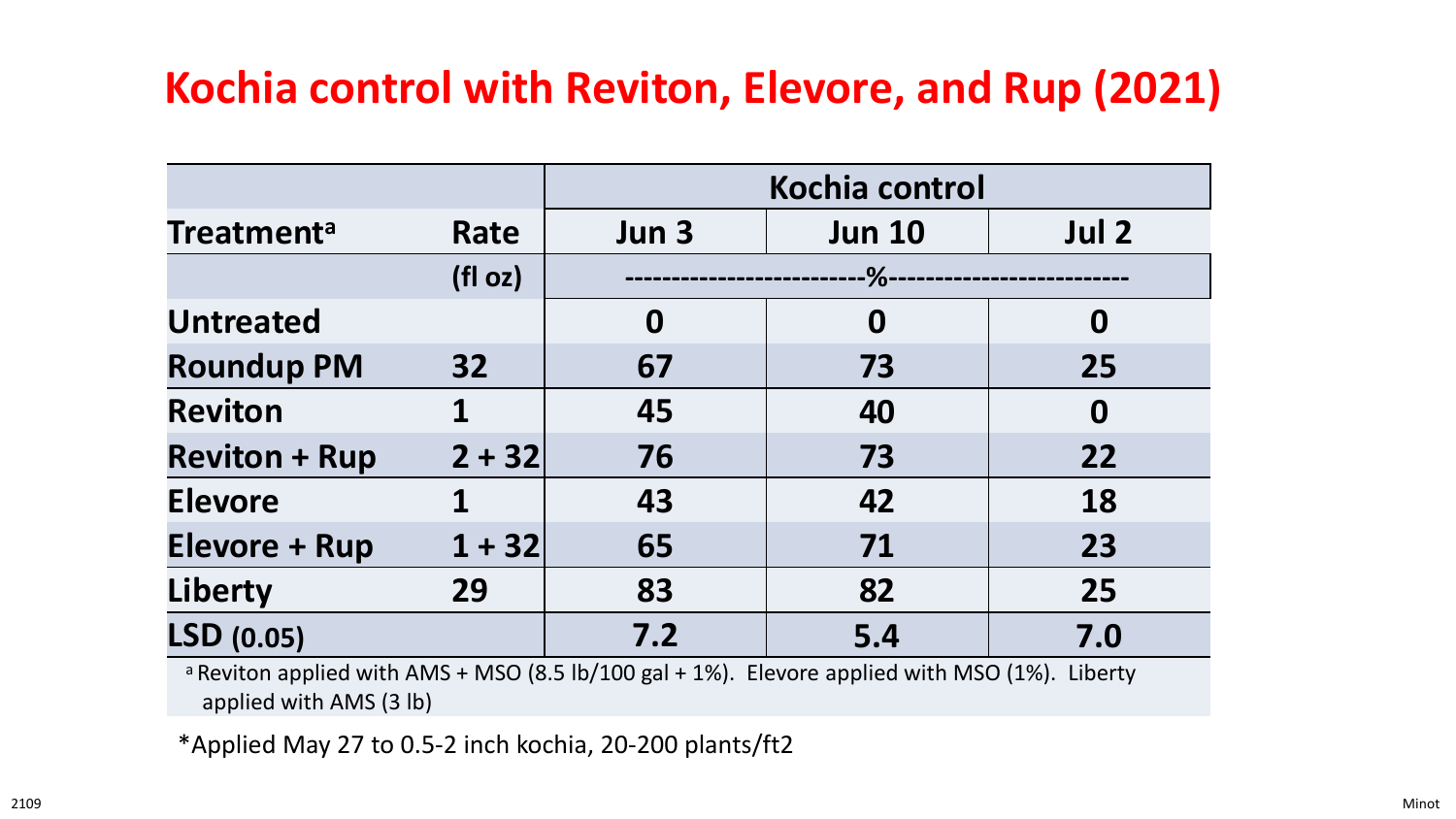## **Summary**

- **Reviton applied PP or PRE significantly reduced canola density. Would not recommend a label for canola.**
- **Elevore caused slight reduction in canola density and very slight visual injury. Plan to re-evaluate in 2022.**
- **Neither product controlled kochia.**